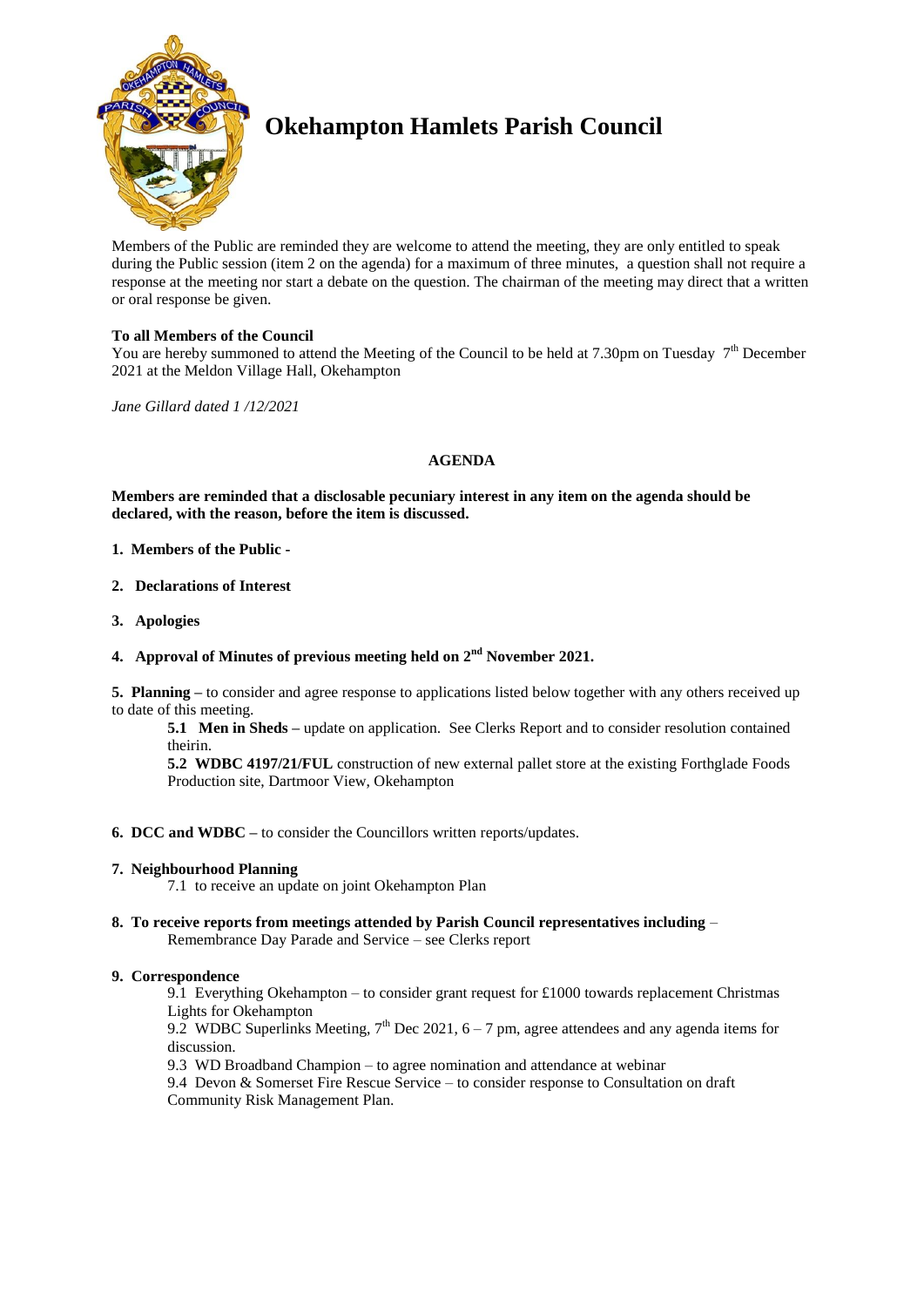#### **10. Finance** –

**10.1 Accounts for payment –**

| Mrs J Gillard (wages £487.03, mileage £16.65, |         |
|-----------------------------------------------|---------|
| $Exp £50$ ), (see Clerks report)              | £553.68 |
| <b>SLCC</b> Membership Renewal                | £134.00 |
| Western Web                                   | £ 76.80 |
| <b>B C W Products</b>                         | £330.48 |

**10.2 Grants Policy** – initial discussion to review temporary changes made for this financial year and agree if amendments should be considered.

**10.3 Annual budget** – initial discussion on draft budget and any potential new items for inclusion 2022/23

#### **11. Environmental issues**

11.1 Odours in East Okehampton area – to discuss recent issues and agree actions to be taken.

11.2 Exeter Road 'Blue bridge' – to receive update

**12. Queens Platinum Jubilee Celebrations** – to receive update from Clerk and Cllr Cooper on arrangements.

#### **13. Open Spaces.**

**13.1 Open Spaces Working Group** – to receive update including StOCK volunteers offer of coppicing work on  $28<sup>th</sup>$  January and to agree site.

**13**.2 To discuss work identified by one Contractor on Beech Tree in OTPLNR

## **14. Updates on Flood Plan and Snow Plan and actions required. – check of grit bins needed**

**15. Clerks Report November 2021** – Clerk to answer any questions raised by Councillors to include discussion on Okehampton & Hamlets Community Archive project and to agree Clerks time towards creation of Business Plan.

#### **PART TWO**

Items which may be taken in the absence of the press and public.

The Council is recommended to pass the following resolution:-

'Resolved that under section 1(2) of the Public Bodies (Admission to Meetings) Act 1960 that the public and press be excluded from the meeting for the following items as they involve the likely disclosure of sensitive and confidential information.'

**16. Code of Conduct** – Councillors individual communication with outside parties

#### **17. Open Spaces**

17.1 to review quotes for work required in Meldon Woods and Old Town Park Local Nature Reserve, agree contractor to appoint and to agree resource required for overseeing this work.

17.2 to receive update on quotes for work to track at Aplite Quarry and to agree next steps.

## **18. To note current WDBC Enforcement cases list and information.**

## **19. To confirm Date and venue of next meeting- Tuesday 4th January 2022**